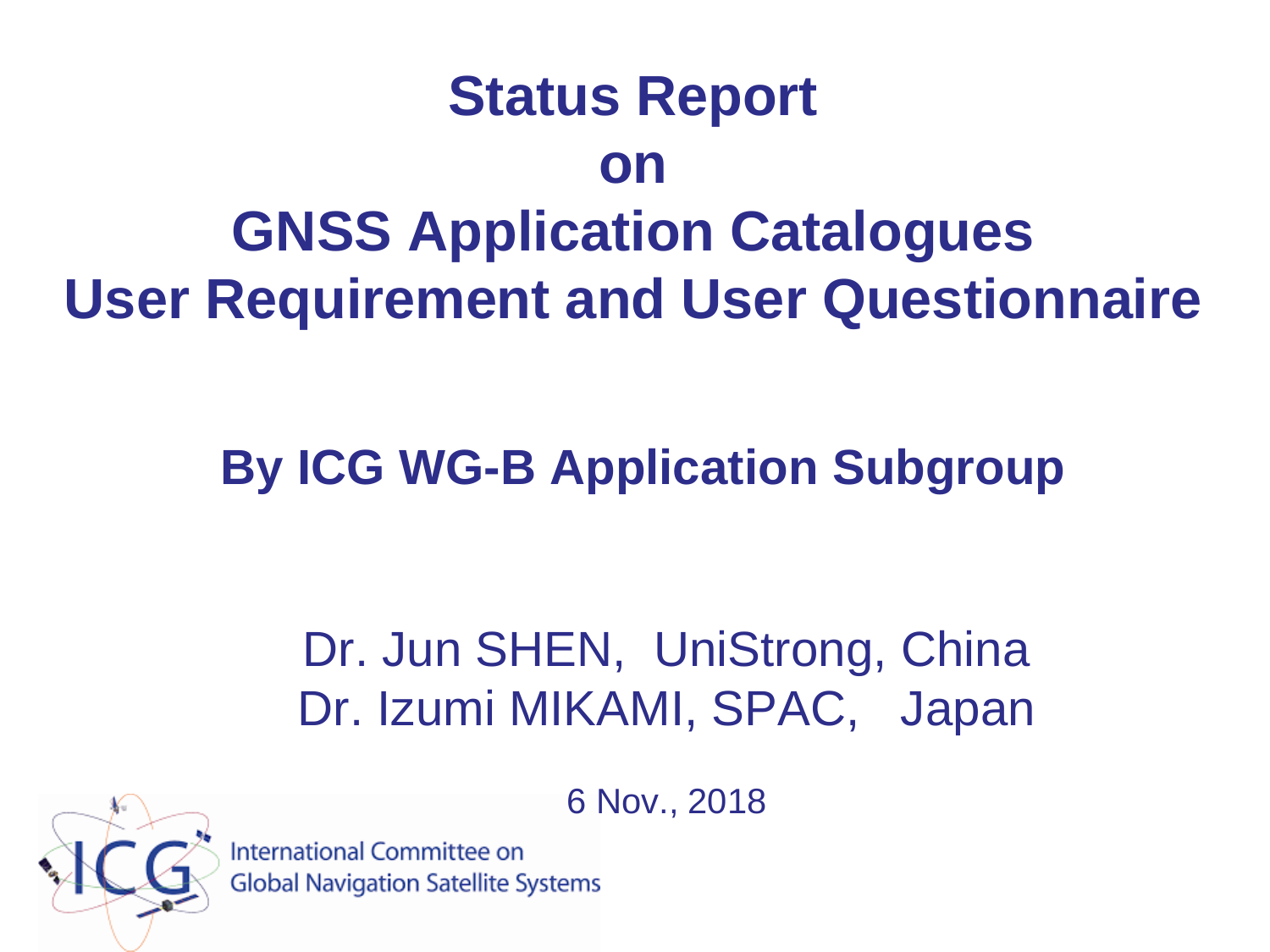## **OUTLINES**

- 1. Meetings held after ICG-12
- 2. User Requirement Questionnaire Status
	- Strategy to analyze answers to Questionnaire
	- Compliance matrix check & additional questions
- 3. Conclusions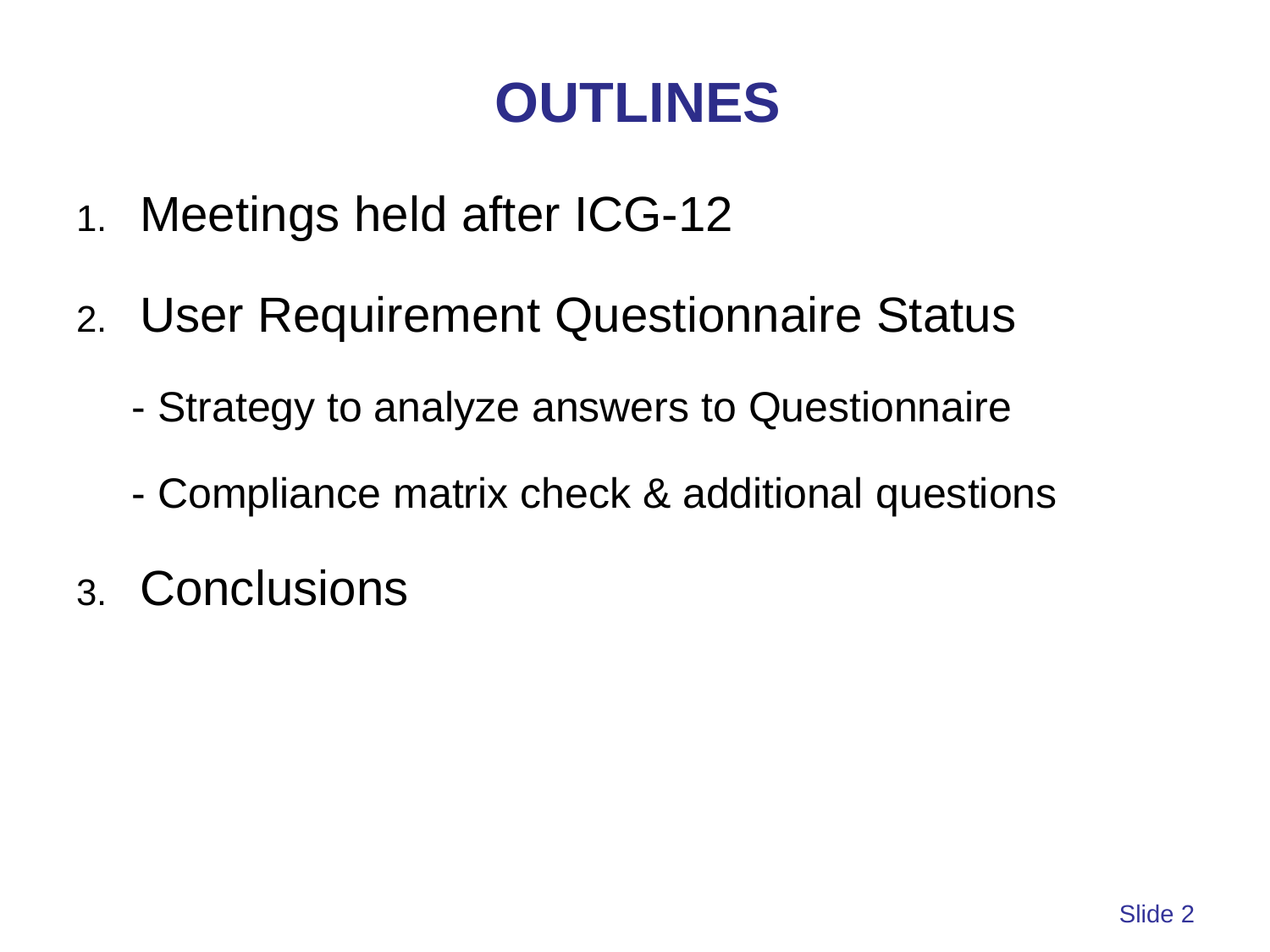## **ICG-WG B Application Subgroup: Meetings held after Kyoto ICG-12**

- #1 on March 4 in Munich during Munich Sat. Nav. Summit
	- − Exchanged updated information about GNSS/RNSS services among UE/China/Japan/Korea, including Galileo PPP service concept and targeted market.
	- − Discussed how to improve questionnaire.
- #2 on May 21 in Harbin during CNSC 2018.
	- − Discussed and agreed on the structure of Questionnaire.
	- − Agreed on making interim report in Vienna WG-B meeting.
- #3 on Jun 23 in Vienna during Providers Meeting.
	- − Made interim report Discussed and agreed each provider reviews & comments on Questionnaire for finalization.
	- − Discussed and agreed each provider reviews & comments on Questionnaire for final improvement. (So far no comments -----)
	- − Requested again the assignment of local organization in charge to promote Questionnaire and Data processing.
- $#4$  on Oct. 30 in Tokyo during IPNT-J 2018
	- Slide 3 − Discussed strategy of questionnaire and made the final draft version of Questionnaire.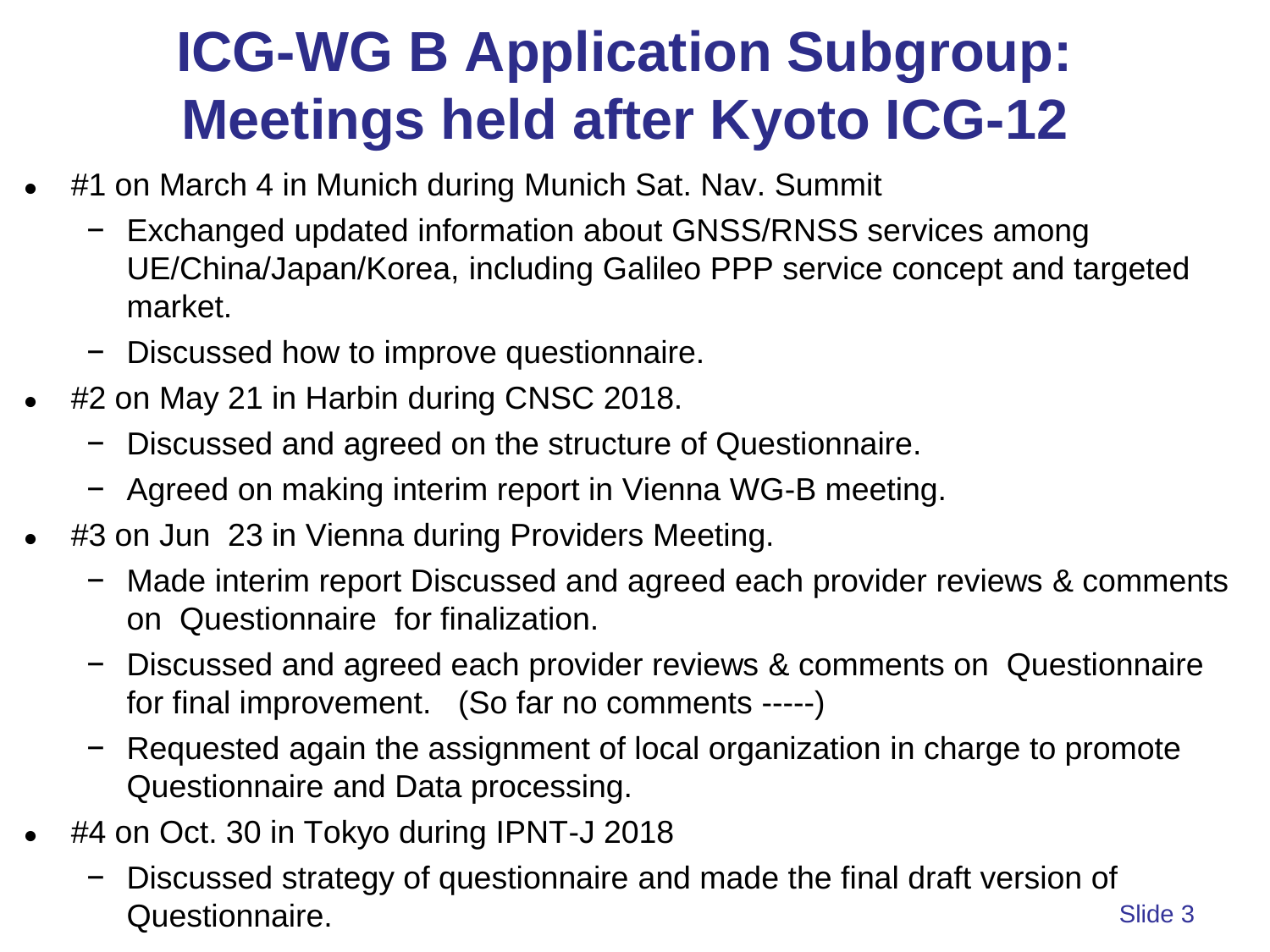### **Questionnaire Structure**

| Purpose and policy including privacy                                        |                                                                              |
|-----------------------------------------------------------------------------|------------------------------------------------------------------------------|
| information protection                                                      |                                                                              |
|                                                                             | Ordinary s-phone users: A+D                                                  |
| Guide for contributors to minimize<br>answers per background                | Pro. Rx users/manufacturers: A+B+C<br>Scientists/researchers/students: A+C+D |
| <b>Category A Questions to investigate</b>                                  | 5 questions                                                                  |
| contributors background                                                     |                                                                              |
|                                                                             |                                                                              |
| Category B Questions targeted to<br>professional Rx users/manufacturers     | 20 questions                                                                 |
|                                                                             |                                                                              |
| Category C Questions targeted to<br>scientists/researchers/students in GNSS |                                                                              |
| tech. field                                                                 | 22 questions (1 added after Vienna)                                          |
| Category D Questions targeted to every                                      | 21 questions                                                                 |
| one including ordinary smartphone users                                     |                                                                              |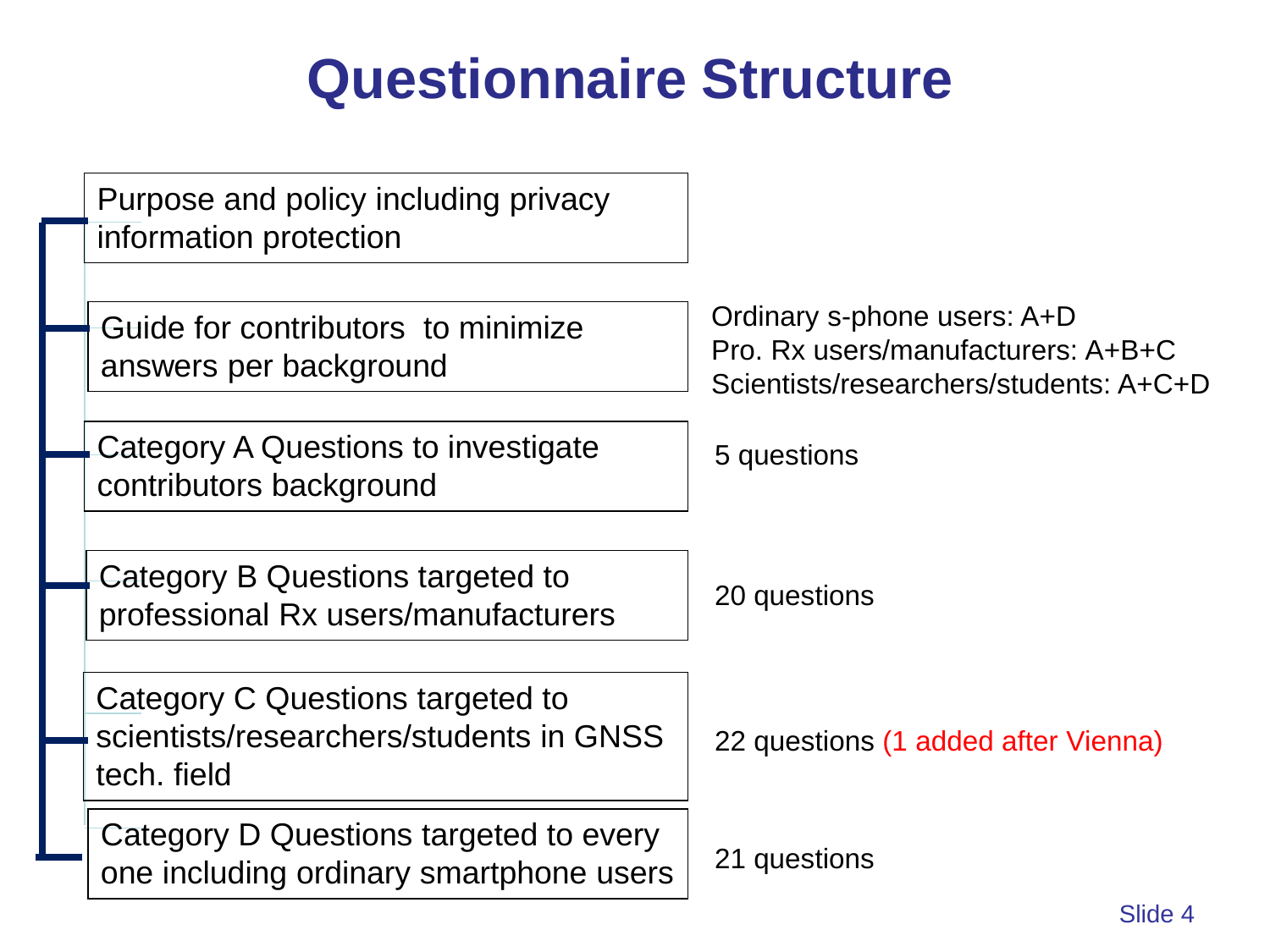## **Purpose and strategy of Questionnaire**

- 1. Investigate area dependency on;
- a) Interest in GNSS hot topics to plan necessary local and world promotion
- b) Actual occurrence of interference/spoofing problem to plan local and world countermeasures
- c) Unique service existence to promote to other areas
- d) Receivers/infrastructures existence for common knowledge
- e) Indoor navigation spread to pursue further convenience
- f) Privacy consciousness
- g) Local PVT accuracy status to consider improvement
- 2. Collect hints for further ICG discussion about;
- a) Requirement for GNSS PVT accuracy
- b) Necessary improvement of GNSS and its information disclosure
- c) New GNSS service development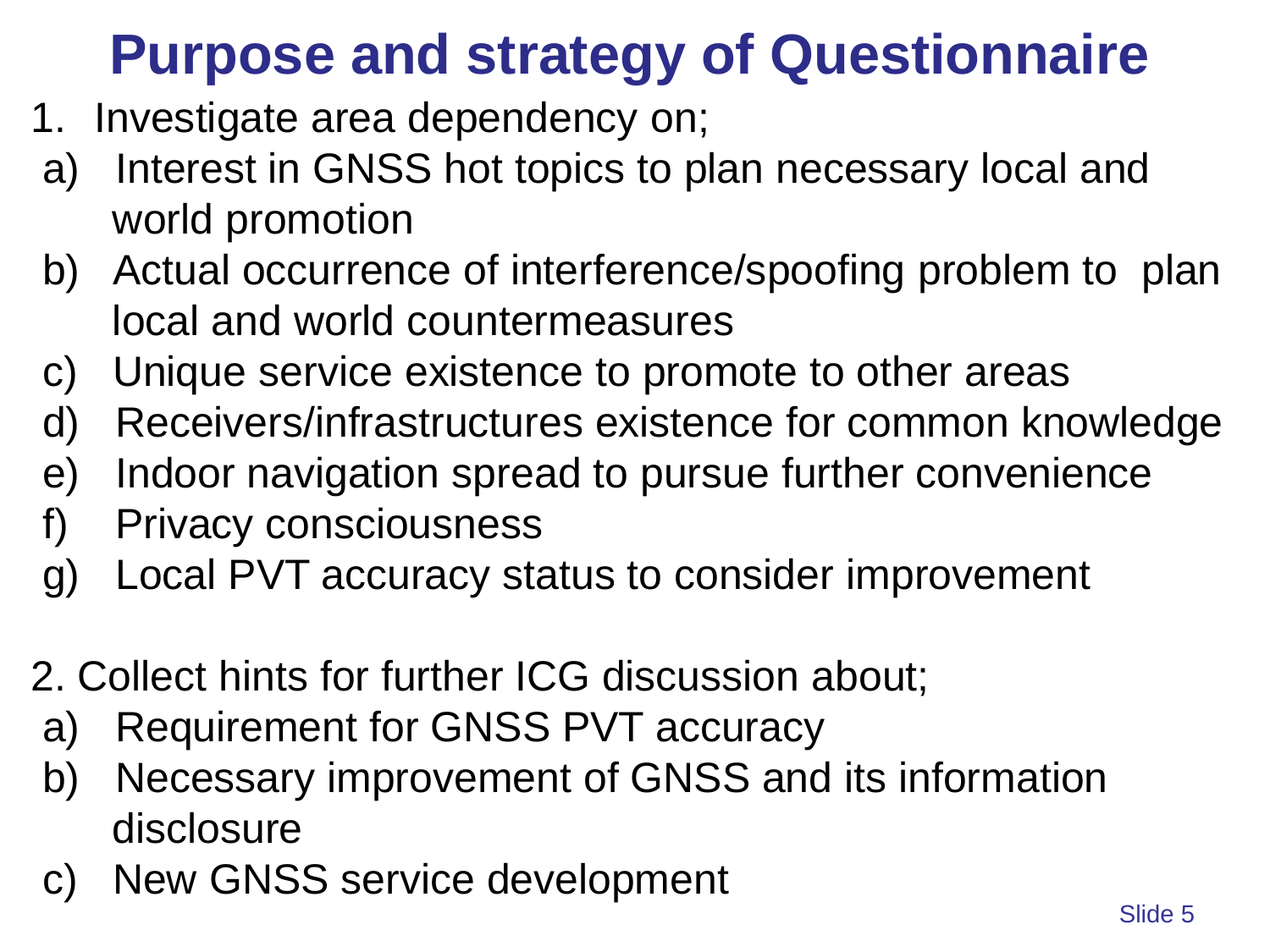# **Compliance matrix**

|               | <b>Area dependency</b> |                |    |          |                |                | <b>Hint collection</b> |                |              |                |
|---------------|------------------------|----------------|----|----------|----------------|----------------|------------------------|----------------|--------------|----------------|
| Category      | a                      | b              | C  | d        | e              |                | g                      | a              | b.           | $\overline{c}$ |
| B             | $\mathbf Q$            |                | 8  | 12       | $\Omega$       | $\Omega$       | $\mathbf Q$            | $\Omega$       | $\mathbf{U}$ |                |
| $\mathcal{C}$ | 14                     | 6              | 8  |          | $\overline{2}$ |                |                        | $\overline{4}$ | $\tau$       |                |
| D             | $\mathcal{D}$          | $\overline{2}$ | 11 | $\theta$ | $\overline{4}$ | $\overline{4}$ | 3                      |                | $\Omega$     | 3              |
| Total         | 25                     | 10             | 27 | 14       | 6              | 5              | 17                     | $\overline{4}$ |              | 16             |

- 1. Through the compliance matrix check, confirmed all the strategy items are covered.
- 2. Add one more question in Category C to the Vienna version which seems important to collect hint at red box for future discussion as follows;
- Q22: Do you need any information to be disclosed further by GNSS system provider to improve your application, business promotion, etc.?

Enter comments if any: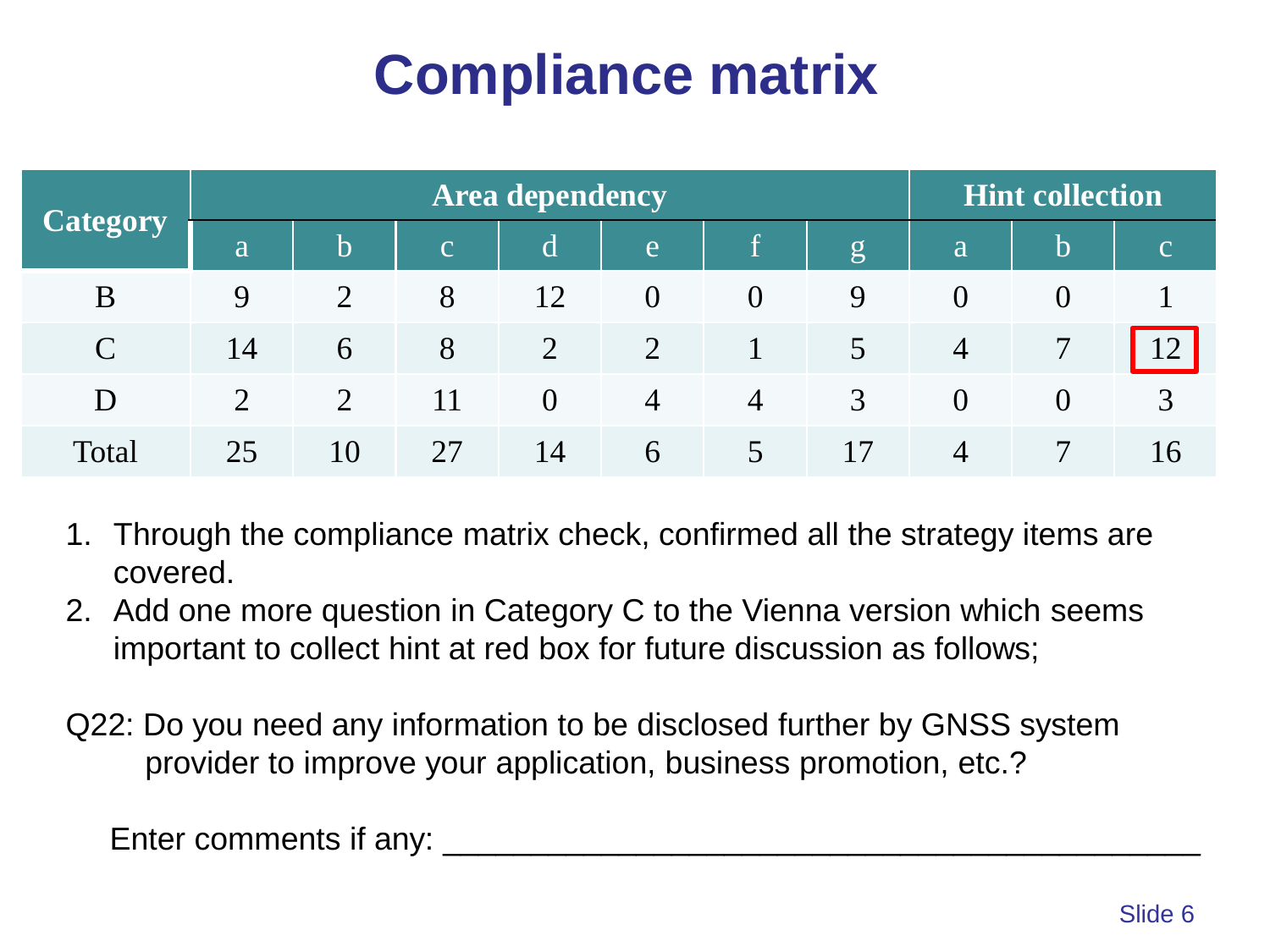### **Target answerers and distribution/collection (same as Vienna report)**

#### **Target answerers**

- − Professional GNSS Rx users such as land & house surveyors, GNSS monitor engineers, GNSS meteorology scientists, GNSS receiver/ module/chip manufacturers, integrators of GNSS receivers, etc.
- − Scientists, research engineers, college students who normally do not use professional GNSS receivers but are knowledgeable in GNSS technology.
- − Ordinary users of smartphone kind application and unfamiliar with GNSS technology, such as high school/college/university students in a difference technical fields.

#### **Questionnaire distribution**

- − Distribute "Questionnaire" and "QAS", Question Answer Sheet, as attachment of E mail to possible answerers.
- − One answerer shall mark at answer boxes of QAS with EXCEL format and send back by E mail.
- Target No. of answer collection is tentatively set as 500 or more per each provider region.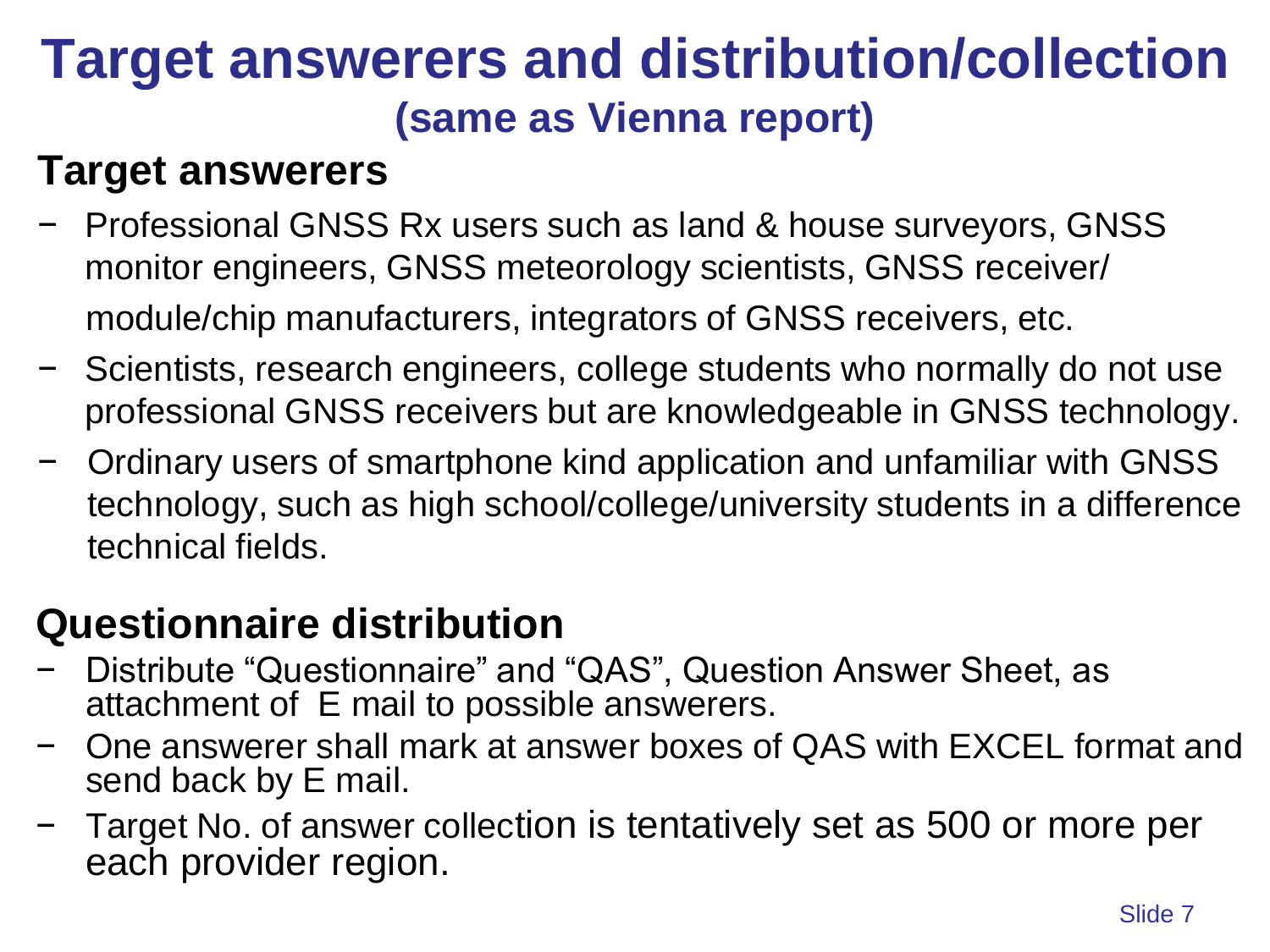## **Conclusions and near term plan**

- Questionnaire & QAS are almost complete.
- An initial electronics version of the questionnaire (using free internet application reliable and safe from the viewpoint of worldwide access) has been completed and is currently being tested and evaluated.
- Total progress is about 5 months behind compared to ICG-12 plan.
- App SG co-chairs like to request WG-B, for third time, that each provider assigns responsible window organization to cooperate the questionnaire distribution, answer collection and answer data analysis so we can proceed to the next step quickly.
- APP-SG co-chairs will make statistic data graph tool and draft the composition of GNSS Application Catalogue by the end of 2018.